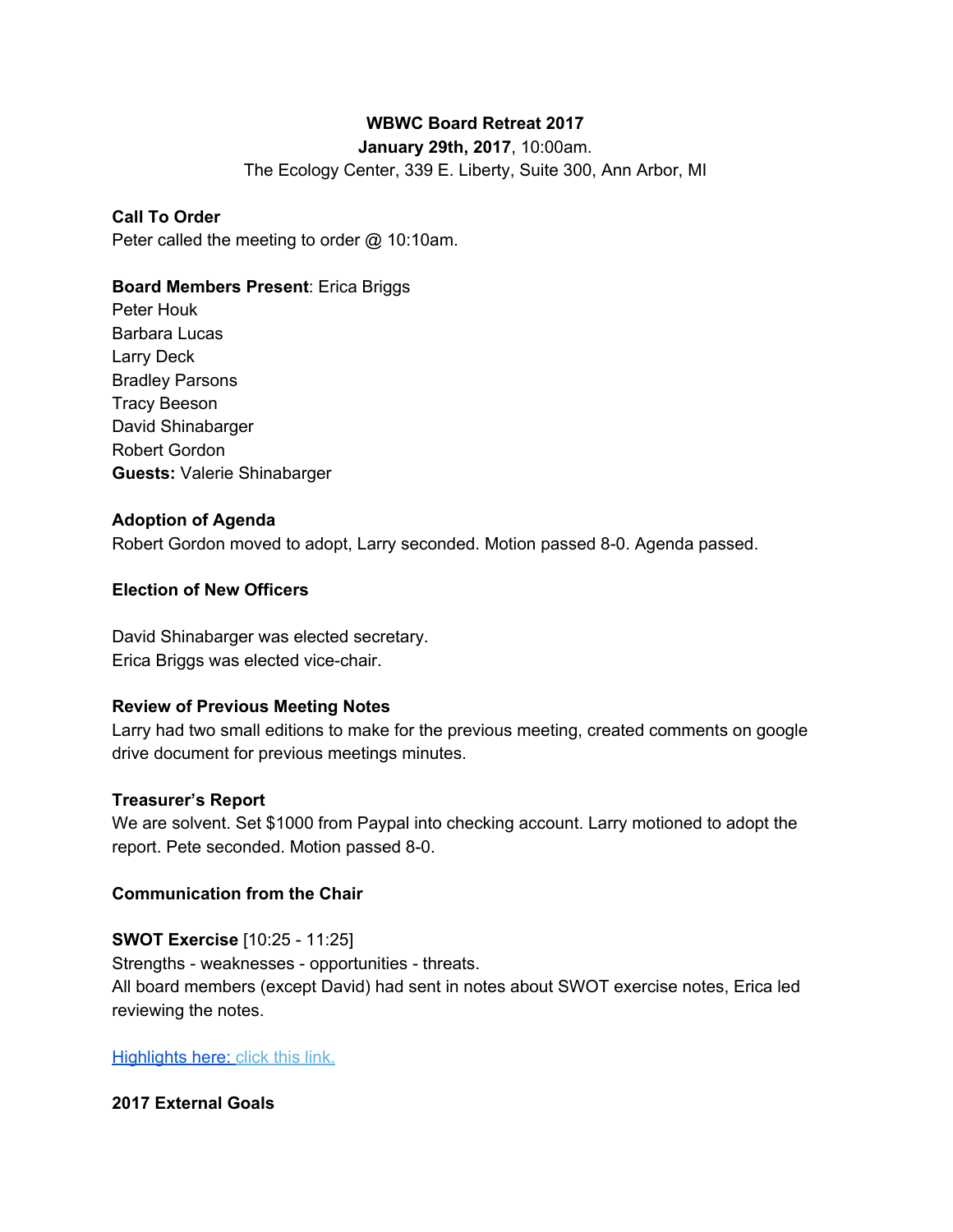Review of 2016 goals. — very lofty and many were not achieved. Most legislative and infrastructure goals were met.

[Created & Summarized Annual](https://docs.google.com/document/d/1r1yioENiocHtfJ7FKZygSc4Yz66aaA38kUiX0W-SfKg/edit) Goals with the goal of being more SMART goals and less abstract goals.

Improve crash analysis process in AA and Ypsi and countywide

- Use technology to improve issue tracking
- Test issue tracking/mapping database. board members log 3 issues each in various systems (bikemaps.org to start)
- Solicit feedback from general membership/community
- 5 Foot passing
	- Organize washtenaw county support for passage of state law and support of local ord.
	- Decide on future rollout to Ypsilanti and Wash. County
	- Support education effort on new ordinance
- Quarterly meetings with Howard Lazarus
- Crosswalk guidelines passed by local city council
	- Create quantifiable guidelines that are consistent and similar to Boulder, CO.
	- Greater transparency
- Improve crosswalks
	- Get strong guidelines adopted by AA council
	- Develop position statement on budget prioritization

Project priorities (infrastructure)

- Keep Bandemer N and S crossings on CIP and county plans for 2018 and 2019 (B2B)
- Keep Maiden and Fuller projects on city CIP for 201X (intersection) (B2B and C2C)
- Get Fuller/Huron River project funded on the CIP (B2B and C2C)
- Increase private commitments for Fuller project to \$25,000

### Board lunch

Board took a break from 12:35-1pm to eat pizza. Continued meeting afterward.

Research transportation prioritization model

### **Annual Goals**

- Membership size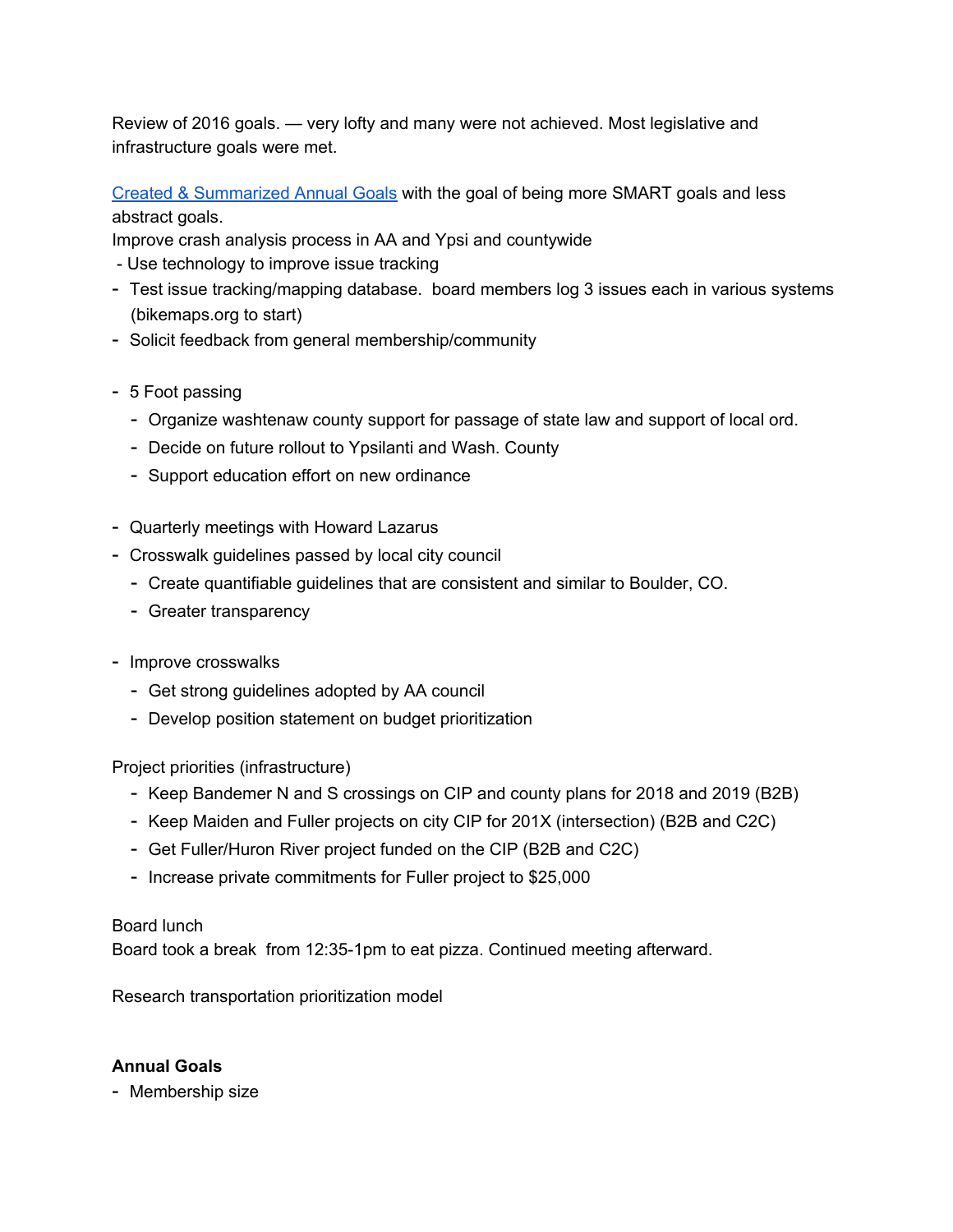- Website update/refresh
	- Next steps for conflict/crashes
	- Next steps for engagement/conversion to get people on our e-mail list
- Council Agendas
- Be better in reaction

#### **Bicycle Advisory Council/Bike Alliance**

- Overview
	- Brad presented a powerpoint outlining the Bike Alliance. [V](https://docs.google.com/presentation/d/16ADnpUgoMRHu9XQDPhoBQeteCTr2JgofZquYhIahKSM/edit?ts=588e3c2c)iew the [presentation](https://docs.google.com/presentation/d/16ADnpUgoMRHu9XQDPhoBQeteCTr2JgofZquYhIahKSM/edit?ts=588e3c2c) here.
- Financial Support
- Bike Summit
	- Expenses budget

Board had extensive conversation discussing funding, bookkeeping, and legal contingencies and plan.

Board agrees to support up to \$500 startup costs and up to \$500 for bookkeeping and support of the Bike Alliance subject to approval by WBWC of budget.

Erica moved the motion. Pete seconded. Motion passed 8-0.

- Bike Summit (schedule in powerpoint presentation)
	- Part of the BAC & co-sponsored by WBWC & Common Cycle
	- Brad proposed spending up to \$100 to match a donation from Common Cycle for food @ the Bike Summit in February 2017
- Erica motions to spend up to \$100 on Expenses and refreshments.
- David seconded.
- Motion passed 8-0.

-

#### **Discussed the following internal goals:**

Improve volunteer outreach with specific e-mail call to actions for membership & more.

Barbara brought up an annual biking event around Argo Park — tabled until more details are decided and members can bring a concrete proposal for the board to approve.

Improve committee structure & regular meeting cadence.